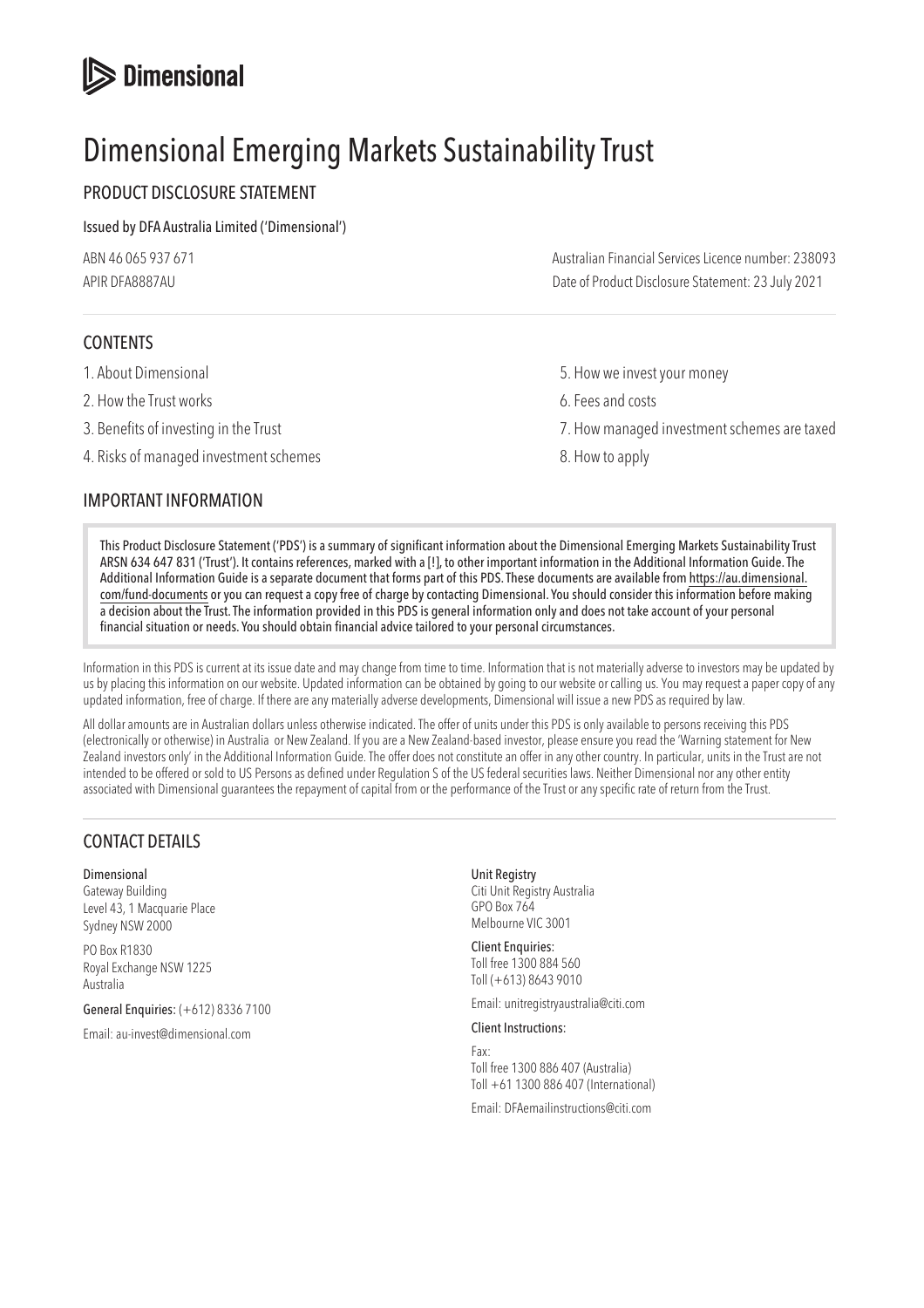## 1. ABOUT DIMENSIONAL

DFA Australia Limited ('Dimensional') is the Responsible Entity of the Trust. As Responsible Entity, Dimensional is responsible for the administration and investment management of the Trust.

Dimensional is a wholly owned subsidiary of US-based Dimensional Fund Advisors LP. Dimensional and its affiliated entities manage funds on behalf of investors around the world from offices in the United States, Canada, the UK, Europe, Asia and Australia.

For more than four decades, Dimensional Fund Advisors LP and its subsidiaries and affiliates have been combining rigorous academic research with practical experience to deliver real-world investment solutions. Using this approach, Dimensional seeks to deliver investment solutions that add value through careful design, implementation and execution.

Dimensional established its Australian office in 1994 and began offering investment solutions to local investors with the launch of the first Dimensional Wholesale Trusts in 1999.

# 2. HOW THE TRUST WORKS

The Trust is structured as a unit trust registered as a managed investment scheme. When you invest your money in the Trust you are issued units in the Trust and your money is pooled together with other people's money. We use this pool of money to buy investments and manage them on behalf of all investors.

You can invest in the Trust either directly, or indirectly through an Investor Service. An Investor Service refers to an investor-directed portfolio service ('IDPS'), IDPS-like scheme, master trust, wrap account or a nominee or custody service (see Investing through an Investor Service below). Dimensional will typically require, as a condition of accepting your initial or any additional applications, that you first receive advice on any proposed investment from a Participating Adviser, being an adviser who has participated in educational programs conducted by Dimensional about its investment philosophy and approach (see section 1 of the Additional Information Guide for further details) (! See below).

The Trust is one of several trusts managed and offered by Dimensional, called the Dimensional Wholesale Trusts. The Dimensional Wholesale Trusts invest across a broad range of asset classes, including Australian and international listed equities, property securities and fixed interest securities. A product disclosure statement for each Dimensional Wholesale Trust is available and can be obtained from our website or by contacting Dimensional. You should consider the relevant product disclosure statement in deciding whether to acquire or continue to hold an investment in a Dimensional Wholesale Trust and consult with your Participating Adviser to construct a portfolio that is appropriate for your requirements.

#### Investing directly in the Trust

When you invest directly in the Trust you are issued a number of units in the Trust based upon the amount invested and the current unit price. Your units represent your proportionate share of the Trust and reflect the value of your investment. As a result, each unit has a dollar value or 'unit price'. The unit price will vary as the market value of assets in the Trust rises or falls. Unit prices are available from [www.dimensional.com.au.](www.dimensional.com.au)

Subject to the requirements set out above and the minimum requirements in the following table, you can increase your investment at any time by applying for more units and decrease your investment by transferring or withdrawing some of your units (including switching to another Dimensional Wholesale Trust).

| Minimum Requirements <sup>1</sup> |             |
|-----------------------------------|-------------|
| Initial investment                | $$25,000^2$ |
| <b>Additional investment</b>      | $$5,000^2$  |
| Withdrawal                        | \$5,000     |
| Switch                            | Nil         |
| Transfer                          | Nil         |
| <b>Account balance</b>            | \$25,000    |

- 1. If you are investing in the Trust through an Investor Service, the minimums detailed above may not apply. Refer to 'Investing through an Investor Service' below.
- 2. Dimensional may refuse any investment which would not result in the investor having an account balance across all Dimensional Wholesale Trusts of at least \$500,000.

In each case, Dimensional may accept a lesser amount at its discretion.

Withdrawal proceeds will usually be paid by electronic transfer within three to seven business days of receipt of the withdrawal notice. The Constitution allows up to 21 days.

In some circumstances under the Constitution, such as the closure of a securities exchange or trading restriction on a securities exchange, you may not be able to withdraw your funds within the usual period upon request. Information about Liquidity Risk is found in section 4 of this PDS.

#### Investing through an Investor Service

If you invest in the Trust through an Investor Service, you may be subject to different terms and conditions from those referred to in this PDS. It is the operator of the Investor Service that invests for you that has the rights of a direct investor, and they may choose to exercise these rights in accordance with their arrangements with you. You will need to contact the operator of the service for details of how to invest in or request a withdrawal from the Trust. You do not need to complete any of our forms.

! You should read the important information about the acquisition and disposal of interests before making a decision. Go to section 1 of the Additional Information Guide located at [https://au.](https://au.dimensional.com/fund-documents) [dimensional.com/fund-documents.](https://au.dimensional.com/fund-documents) The material relating to the acquisition and disposal of interests may change between the time when you read this PDS and the day when you acquire the product.

#### Frequency of distributions and how they are calculated

The Trust may earn income, such as dividends, interest on investments and trust distributions, and realised gains or losses on the sale of investments. The Trust will normally distribute an amount, determined as appropriate by Dimensional, to each unit holder on a half-yearly basis, based on the number of units held as at the end of the distribution period. In some situations, distributions may be paid at other times.

These distributions are normally paid within two weeks after the end of the distribution period. The distributions made at the end of June (the Trust's financial year end) will include income up to the end of June. Realised net capital gains in respect of a financial year will usually only be distributed at the end of the financial year. The amount and components of a distribution will vary from period to period. There may be periods when the Trust does not make a distribution.

If you invest in the Trust through an Investor Service, you should contact the operator of the service to find out how any income distributions are paid to you.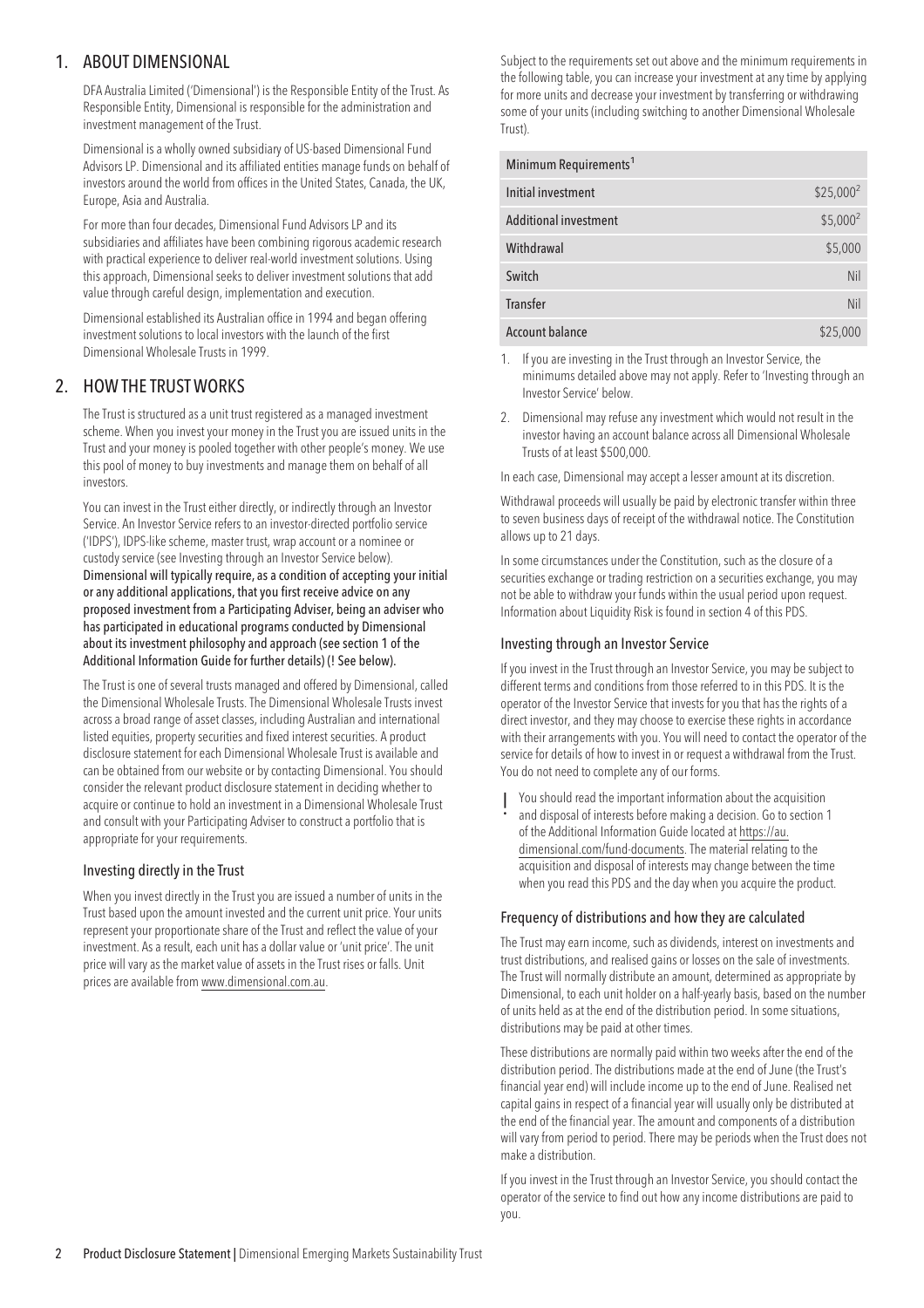# 3. BENEFITS OF INVESTING IN THE TRUST

#### Significant features

The Trust seeks to provide long-term capital growth by gaining exposure to a diversified portfolio of large market capitalisation securities associated with approved emerging markets. The portfolio takes into account certain environmental and sustainability impact and social considerations. (see section 5 of this PDS for details).

#### Significant benefits

An investment in the Trust offers investors a range of key benefits:

- The investment strategy is grounded in rigorous academic research.
- The investment strategy will provide continuous exposure to a professionally managed portfolio of large market capitalisation securities associated with approved emerging markets.
- The investment strategy seeks to take into account certain social and sustainability considerations and the impact issuers of securities may have on the environment.
- The investment strategy is diversified to manage risk. Diversification also provides flexibility, which in turn allows for more efficient implementation of the portfolio.
- Dimensional seeks to keep costs low by paying close attention to costs, including both management and implementation costs.
- Direct investors receive regular investment statements and an annual tax statement to keep you up-to-date on your investment.
- For the taxable investor, Dimensional seeks to maximise after-tax returns. It does this by managing the Trust in a way that aims to defer the realisation of net capital gains where possible and to manage dividend income.
- ! You should read the important information about these and other features and benefits of the Trust before making a decision. Go to section 3 of the Additional Information Guide located at [https://au.dimensional.com/fund-documents.](https://au.dimensional.com/fund-documents) The material relating to these and other features and benefits of the Trust may change between the time when you read this PDS and the day when you acquire the product.

## 4. RISKS OF MANAGED INVESTMENT SCHEMES

All investments carry risk. Different strategies may carry different levels of risk, depending on the assets that make up the strategy. Assets with the highest expected long-term returns may also carry the highest level of short-term risk. It is important to understand that:

- The value of the investments will go up and down.
- Investment returns (even over the long term) are not guaranteed and you may lose money on any investment you make.
- The level of returns will vary and future returns may differ from past returns.
- Laws affecting registered managed investment schemes may change in the future.
- The level of risk for each person will vary depending on a range of factors including: age, investment time frames, where other parts of your wealth are invested and your risk tolerance.

The significant risks of the Trust are summarised below, but these risks are not exhaustive and there could be other risks that may adversely affect the Trust.

#### Market risk

Economic, political, and other events (e.g. pandemics, natural disasters, and terrorist acts) may cause the overall investment market to fall in value. A fall in the market may lead to a decrease in the price of securities held by the Trust irrespective of the merits or otherwise of the individual securities.

#### Security risk

This is the risk attributed to the circumstances of an individual security. It can relate to management, operational, product, industry and other factors. Even if the Trust is well diversified, falls in the price of an individual security may affect the value of your investment.

#### Liquidity risk

Sometimes, when securities are not traded frequently or in large amounts or when market conditions are difficult, buying interest can dry up. This can make it hard for investors to sell securities at short notice and at a desired price. In periods of illiquidity, Dimensional may not be able to sell securities or may need to sell securities at a lower price than desired, to pay withdrawal requests. If the Trust becomes illiquid within the meaning of the Corporations Act, you may only withdraw in accordance with the terms of any current withdrawal offer made by Dimensional in accordance with the Corporations Act. In accordance with the Constitution, Dimensional may delay the payment of withdrawal proceeds in a number of circumstances including (but not limited to) where it is impractical to calculate the current unit price and therefore, withdrawal prices, due to, for instance, the closure of a securities exchange or an emergency or other state of affairs.

#### Counterparty risk

The Trust's trading counterparties may become insolvent or otherwise not meet their obligations to the Trust which may affect the value of your investment.

#### Currency risk

The value of investments denominated in a currency other than Australian dollars is affected by changes in the Australian dollar in relation to the value of the foreign currency in which the investment is denominated. When the value of the Australian dollar falls in relation to the value of the foreign currency, then the value of the foreign investments rises. When the value of the Australian dollar rises, the value of foreign investments falls. Foreign currency exposure is unhedged.

#### Real estate industry risk

The value of securities in the real estate industry may be affected by changes in real estate values and rental income, property taxes, interest rates, and tax and regulatory requirements. Real Estate Investment Trusts (REITs) and REIT-like entities are subject to the possibility of failing to qualify for tax free pass through of income. The Trust (which may invest in these securities) may at times underperform other funds that use other investment strategies.

#### Emerging markets risk

The Trust exposes investors to additional risks beyond risks associated with investing in developed international markets. These additional risks include significantly greater price volatility than developed markets, less liquidity, more government intervention in the economy, less developed legal systems, higher degrees of corruption and fraud, greater political uncertainty (including less certain tax policies) and less government supervision and regulation of securities markets and participants in those markets. Stock markets in many emerging market countries are relatively small, expensive to trade in and risky. Foreigners are often limited in their ability to invest in, and withdraw assets from, these markets.

#### Lack of diversification across asset classes

While the Trust holds a diversified portfolio of securities in an asset class, an investment in only one asset class may involve greater risk than investing in several asset classes. Diversification may therefore be improved by investing across different asset classes.

#### Derivatives risk

Derivatives are financial instruments the value of which is derived from an underlying asset, rate or index. They may be used in the Trust to manage risk or gain exposure to markets, although they carry risks of their own. These include liquidity risk, market risk and counterparty risk. Changes in the value of a derivative may not correlate perfectly with the underlying asset, rate or index. Hedging with derivatives may increase expenses, and there is no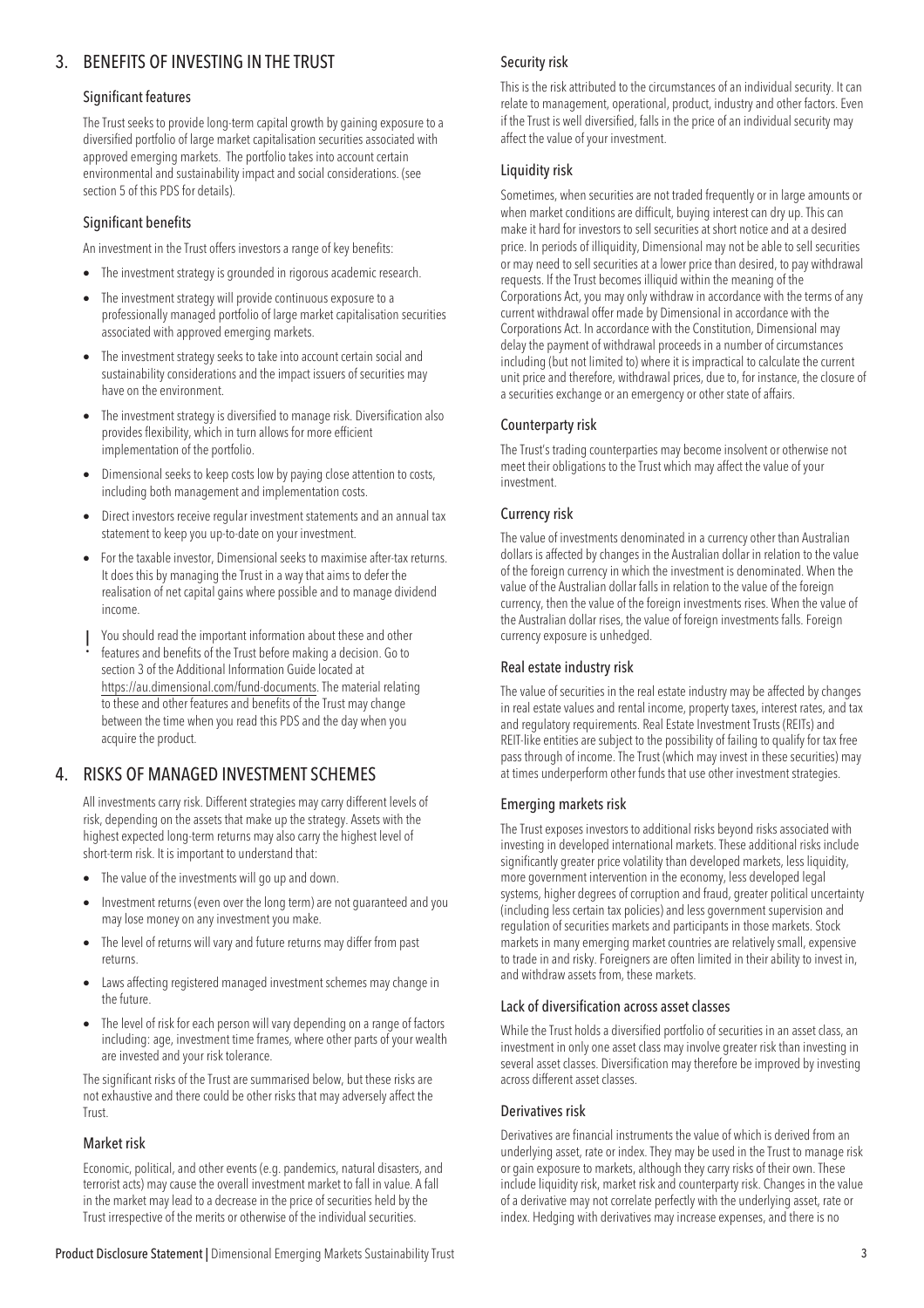guarantee that a hedging strategy will work. While hedging can reduce or eliminate losses, it can also reduce or eliminate gains or cause losses if the market moves in a manner different from that anticipated by the Trust or if the cost of the derivative outweighs the benefit of the hedge.

#### Strategy risk

The Trust's investment strategy, as described in section 5 of this PDS, may mean that the Trust performs differently from the market as a whole. The Trust may at times underperform equity funds that use other investment strategies. The Trust's sustainability impact considerations may limit the number of investment opportunities available to the Trust, and as a result, at times, the Trust may produce more modest gains than funds that are not subject to such special investment considerations. For example, the Trust may decline to purchase, or underweight its investment in certain securities due to sustainability impact considerations when other investment considerations would suggest that a more significant investment in such securities would be advantageous.

#### Trust risk

Results from investing in the Trust, including tax outcomes, may differ from investing directly in the underlying securities. The actions of other unit holders, such as applications or redemptions, may have an impact on your share of tax credits, income, and net capital gains distributed by the Trust. Dimensional could be replaced as the responsible entity or the manager, or the Trust could terminate.

#### Regulatory risk

Regulatory risk arises from regulatory or taxation changes introduced by a government or a regulator, which may affect the value of securities in which the Trust invests. These regulatory or taxation changes may occur in Australia or other countries in which the Trust invests. In many foreign countries there is less government supervision and regulation of stock exchanges, brokers,

and listed companies than in Australia, which may result in greater potential for fraud or market manipulation. There is also the risk of substantially more government involvement in the economy in foreign countries, as well as, the possible arbitrary and unpredictable enforcement of securities regulations and other laws, and the possibility of sanctions being imposed against issuers in various sectors of certain foreign countries, each of which may limit the ability of the Trust to invest in or sell securities of foreign issuers.

#### Operational risk

This refers to a range of risks associated with the operation of the Trust (including the Investment Portal) and includes human error, systems breakdown, external threats and other factors beyond Dimensional's control.

#### Securities lending risk

Dimensional may lend securities for the purpose of generating additional income for the Trust. There is the risk that a borrower may fail to return the securities in a timely manner or at all. There is also a risk of financial loss associated with the investment of cash collateral on behalf of the Trust (see Counterparty risk). In such events, the Trust could experience delays in recovering assets and may incur a capital loss.

#### Cyber security risk

Dimensional and its service providers' use of internet, technology and information systems (including the Investment Portal) may expose the Trust to potential risks linked to cyber security breaches of those technological or information systems. Cyber security breaches, amongst other things, could allow an unauthorised party to gain access to proprietary information, customer data, or Trust assets, or cause Dimensional and/or its service providers to suffer data corruption or lose operational functionality.

If some or all of these risks materialise, the value of your investment in the Trust may go down.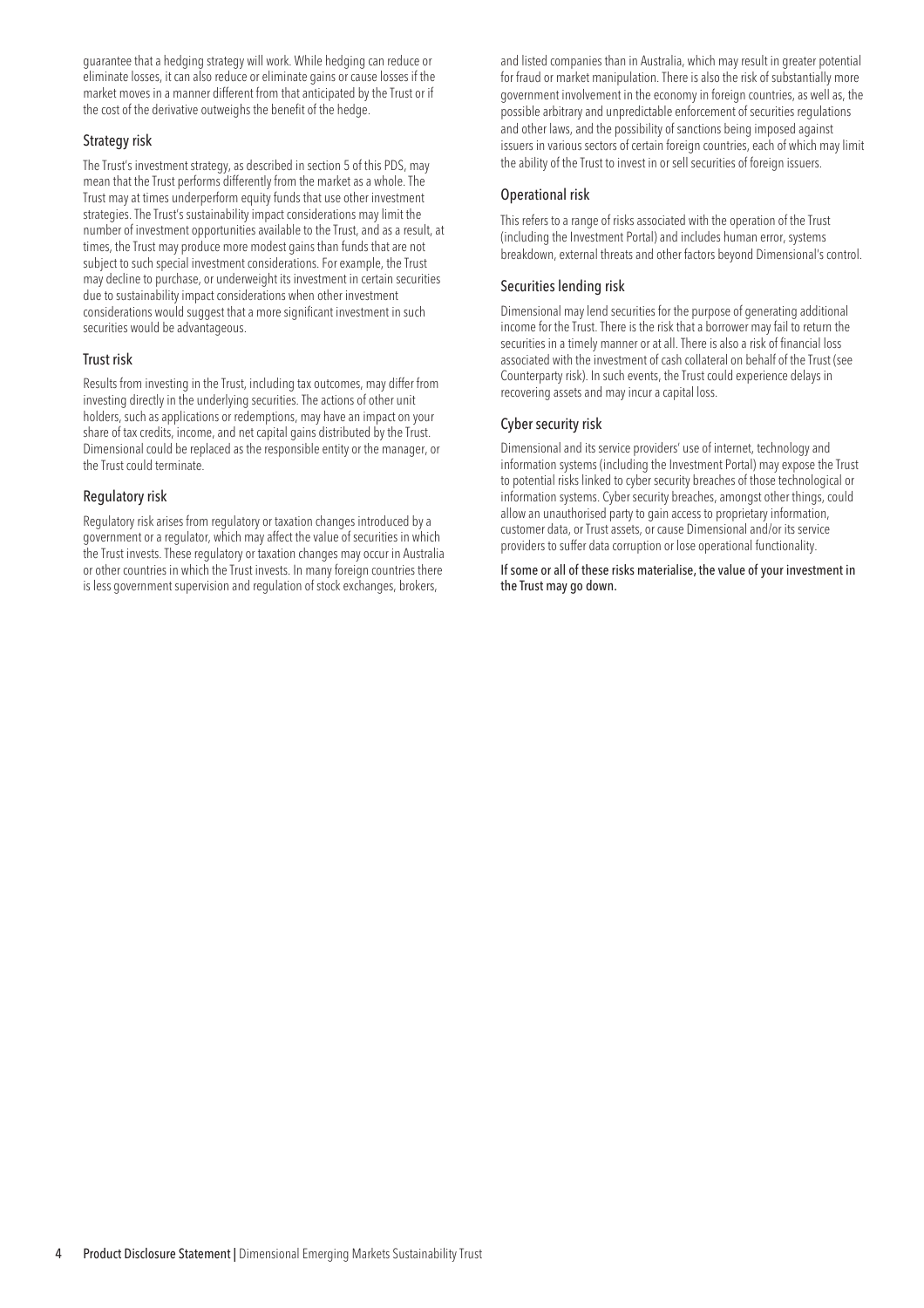### 5. HOW WE INVEST YOUR MONEY

Please note: You should consider the likely investment return, the risk and your investment timeframe when choosing an investment in the Trust.

| Investment return<br>objective              | The investment objective of the Trust is to provide long-term capital growth by gaining exposure to a diversified portfolio of large market<br>capitalisation securities associated with approved emerging markets, with increased emphasis on higher expected return securities, and<br>adjusted to take into account certain environmental and sustainability impact and social considerations.                                                                                                                                                                                                                                                                                                                                                                                                                                                                                                                                                                                                                                                                                                                                                                                                                                                                                                                                                                                                                                                                                                                                                                                                                                                                                                                                                                                                                                                                                                                                                                                                                                                                                                                                                                                                                                                                                                                                                                                                                                                                                                                                                                                                                                                                                                                                                                                                                                                        |
|---------------------------------------------|----------------------------------------------------------------------------------------------------------------------------------------------------------------------------------------------------------------------------------------------------------------------------------------------------------------------------------------------------------------------------------------------------------------------------------------------------------------------------------------------------------------------------------------------------------------------------------------------------------------------------------------------------------------------------------------------------------------------------------------------------------------------------------------------------------------------------------------------------------------------------------------------------------------------------------------------------------------------------------------------------------------------------------------------------------------------------------------------------------------------------------------------------------------------------------------------------------------------------------------------------------------------------------------------------------------------------------------------------------------------------------------------------------------------------------------------------------------------------------------------------------------------------------------------------------------------------------------------------------------------------------------------------------------------------------------------------------------------------------------------------------------------------------------------------------------------------------------------------------------------------------------------------------------------------------------------------------------------------------------------------------------------------------------------------------------------------------------------------------------------------------------------------------------------------------------------------------------------------------------------------------------------------------------------------------------------------------------------------------------------------------------------------------------------------------------------------------------------------------------------------------------------------------------------------------------------------------------------------------------------------------------------------------------------------------------------------------------------------------------------------------------------------------------------------------------------------------------------------------|
|                                             | The Trust is not managed with the objective of achieving a particular return relative to a benchmark index. However, to compare the<br>performance of the Trust with a broad measure of market performance, reference may be made to the MSCI Emerging Markets Index (net<br>$div.$ ).                                                                                                                                                                                                                                                                                                                                                                                                                                                                                                                                                                                                                                                                                                                                                                                                                                                                                                                                                                                                                                                                                                                                                                                                                                                                                                                                                                                                                                                                                                                                                                                                                                                                                                                                                                                                                                                                                                                                                                                                                                                                                                                                                                                                                                                                                                                                                                                                                                                                                                                                                                   |
|                                             | Investors should note that the index is referred to for comparison purposes only. The index is not intended to represent the current or<br>targeted asset allocation of the Trust. The performance of the Trust may differ significantly from the index.                                                                                                                                                                                                                                                                                                                                                                                                                                                                                                                                                                                                                                                                                                                                                                                                                                                                                                                                                                                                                                                                                                                                                                                                                                                                                                                                                                                                                                                                                                                                                                                                                                                                                                                                                                                                                                                                                                                                                                                                                                                                                                                                                                                                                                                                                                                                                                                                                                                                                                                                                                                                 |
| Strategic asset<br>allocation               | Under normal circumstances, the Trust will invest in accordance with the following target allocation range*:<br>Emerging markets securities 100%                                                                                                                                                                                                                                                                                                                                                                                                                                                                                                                                                                                                                                                                                                                                                                                                                                                                                                                                                                                                                                                                                                                                                                                                                                                                                                                                                                                                                                                                                                                                                                                                                                                                                                                                                                                                                                                                                                                                                                                                                                                                                                                                                                                                                                                                                                                                                                                                                                                                                                                                                                                                                                                                                                         |
| <b>Description of Trust</b>                 | The Trust may suit those investors seeking exposure to a diversified portfolio of large market capitalisation securities listed on approved<br>emerging markets with the potential for long-term capital growth. In particular, the Trust may suit those investors who seek to have certain<br>environmental and sustainability impact and social considerations taken into account in the investment decision making process of the<br>Trust. Investors in this Trust will be exposed to share market volatility.<br>Dimensional's equity portfolios are based on dimensions of expected returns that have been identified by academic research:<br>1. The overall market - stocks have higher expected returns than bonds.<br>2. Company size - small company stocks have higher expected returns than large company stocks.<br>3. Relative price - low relative price or 'value' stocks have higher expected returns than high relative price stocks.<br>4. Profitability - stocks with higher profitability have higher expected returns than stocks with lower profitability.<br>Ordinarily, the Trust will invest in a diversified portfolio of large market capitalisation securities associated with approved emerging markets.<br>Dimensional generally defines large market capitalisation securities as those falling into the largest 85-90% of securities by market<br>capitalisation in each eligible country (or region in the case of Europe). Eligible securities for the strategy include securities of companies and<br>Real Estate Investment Trusts (REITs) and REIT-like entities listed on approved emerging markets.<br>Dimensional will determine at its discretion which emerging market countries are authorised for investment, and whether and when to<br>invest in those authorised countries, depending on a number of factors. Please refer to Dimensional's website at www.dimensional.com.au<br>for the latest list of approved emerging markets.<br>Within the Trust's eligible universe, the portfolio emphasises investment in securities with a higher expected return considering the<br>dimensions described above. In addition, Dimensional may also take into account other factors when determining a security's weight in the<br>portfolio.<br>The Trust may lend securities for the purpose of generating additional income. The Trust may gain some or all of its market exposure by<br>investing in other funds managed by Dimensional or its affiliates (including other Dimensional Wholesale Trusts).<br>The implementation and management of the Trust portfolio described above is protected by U.S. Patent Nos. 7,596,525 B1, 7,599,874 B1<br>and 8,438,092 B2.<br>Members of the Dimensional Group will generally undertake the day-to-day trading of the securities, and may also make investment |
| Labour, Environmental,                      | decisions, under delegated authority from Dimensional.<br>Dimensional takes certain labour standards, environmental, social and ethical considerations into account when selecting, retaining or                                                                                                                                                                                                                                                                                                                                                                                                                                                                                                                                                                                                                                                                                                                                                                                                                                                                                                                                                                                                                                                                                                                                                                                                                                                                                                                                                                                                                                                                                                                                                                                                                                                                                                                                                                                                                                                                                                                                                                                                                                                                                                                                                                                                                                                                                                                                                                                                                                                                                                                                                                                                                                                         |
| Social and Ethical<br><b>Considerations</b> | realising investments of the Trust.<br>Dimensional applies these criteria to determine whether, relative to a portfolio without these considerations, the Trust should exclude,<br>underweight, overweight or make no weight adjustment for that security.<br>For information about how Dimensional monitors and reviews its investments against these criteria, and what may occur if a security's<br>eligibility or weighting under relevant criteria changes, refer to section 4.1 of the Additional Information Guide (! See below).                                                                                                                                                                                                                                                                                                                                                                                                                                                                                                                                                                                                                                                                                                                                                                                                                                                                                                                                                                                                                                                                                                                                                                                                                                                                                                                                                                                                                                                                                                                                                                                                                                                                                                                                                                                                                                                                                                                                                                                                                                                                                                                                                                                                                                                                                                                 |
| Minimum suggested<br>timeframe              | $7 + \gamma$ ears                                                                                                                                                                                                                                                                                                                                                                                                                                                                                                                                                                                                                                                                                                                                                                                                                                                                                                                                                                                                                                                                                                                                                                                                                                                                                                                                                                                                                                                                                                                                                                                                                                                                                                                                                                                                                                                                                                                                                                                                                                                                                                                                                                                                                                                                                                                                                                                                                                                                                                                                                                                                                                                                                                                                                                                                                                        |
| Summary risk level                          | Very high<br>The likelihood of the capital value of your investment going down over the short term is relatively high compared to funds investing in<br>lower-risk assets such as fixed interest assets or cash.                                                                                                                                                                                                                                                                                                                                                                                                                                                                                                                                                                                                                                                                                                                                                                                                                                                                                                                                                                                                                                                                                                                                                                                                                                                                                                                                                                                                                                                                                                                                                                                                                                                                                                                                                                                                                                                                                                                                                                                                                                                                                                                                                                                                                                                                                                                                                                                                                                                                                                                                                                                                                                         |
| Change to Trust details                     | Dimensional has the right to close or terminate the Trust and change the Trust's investment return objective, asset allocation and strategies<br>at any time, without prior notice in some cases.<br>Dimensional will inform investors of any material changes as required by law.                                                                                                                                                                                                                                                                                                                                                                                                                                                                                                                                                                                                                                                                                                                                                                                                                                                                                                                                                                                                                                                                                                                                                                                                                                                                                                                                                                                                                                                                                                                                                                                                                                                                                                                                                                                                                                                                                                                                                                                                                                                                                                                                                                                                                                                                                                                                                                                                                                                                                                                                                                       |
| $\star$                                     | The Trust is expected to be fully invested. A portion of the portfolio may be allocated to cash and cash equivalents for liquidity purposes. Please refer to the<br>Additional Information Guide for further information.                                                                                                                                                                                                                                                                                                                                                                                                                                                                                                                                                                                                                                                                                                                                                                                                                                                                                                                                                                                                                                                                                                                                                                                                                                                                                                                                                                                                                                                                                                                                                                                                                                                                                                                                                                                                                                                                                                                                                                                                                                                                                                                                                                                                                                                                                                                                                                                                                                                                                                                                                                                                                                |
|                                             | You should read the important information about how we invest your money, including the extent to which labour standards or environmental, social or                                                                                                                                                                                                                                                                                                                                                                                                                                                                                                                                                                                                                                                                                                                                                                                                                                                                                                                                                                                                                                                                                                                                                                                                                                                                                                                                                                                                                                                                                                                                                                                                                                                                                                                                                                                                                                                                                                                                                                                                                                                                                                                                                                                                                                                                                                                                                                                                                                                                                                                                                                                                                                                                                                     |

You should read the important information about how we invest your money, including the extent to which labour standards or environmental, social or<br>• ethical considerations are taken into account in the selection, retenti implementation of the Trust's strategy, and borrowing, before making a decision. Go to section 4 of the Additional Information Guide located at [https://au.dimensional.com/fund-documents.](https://au.dimensional.com/fund-documents) The material relating to this may change between the time when you read this PDS and the day when you acquire the product.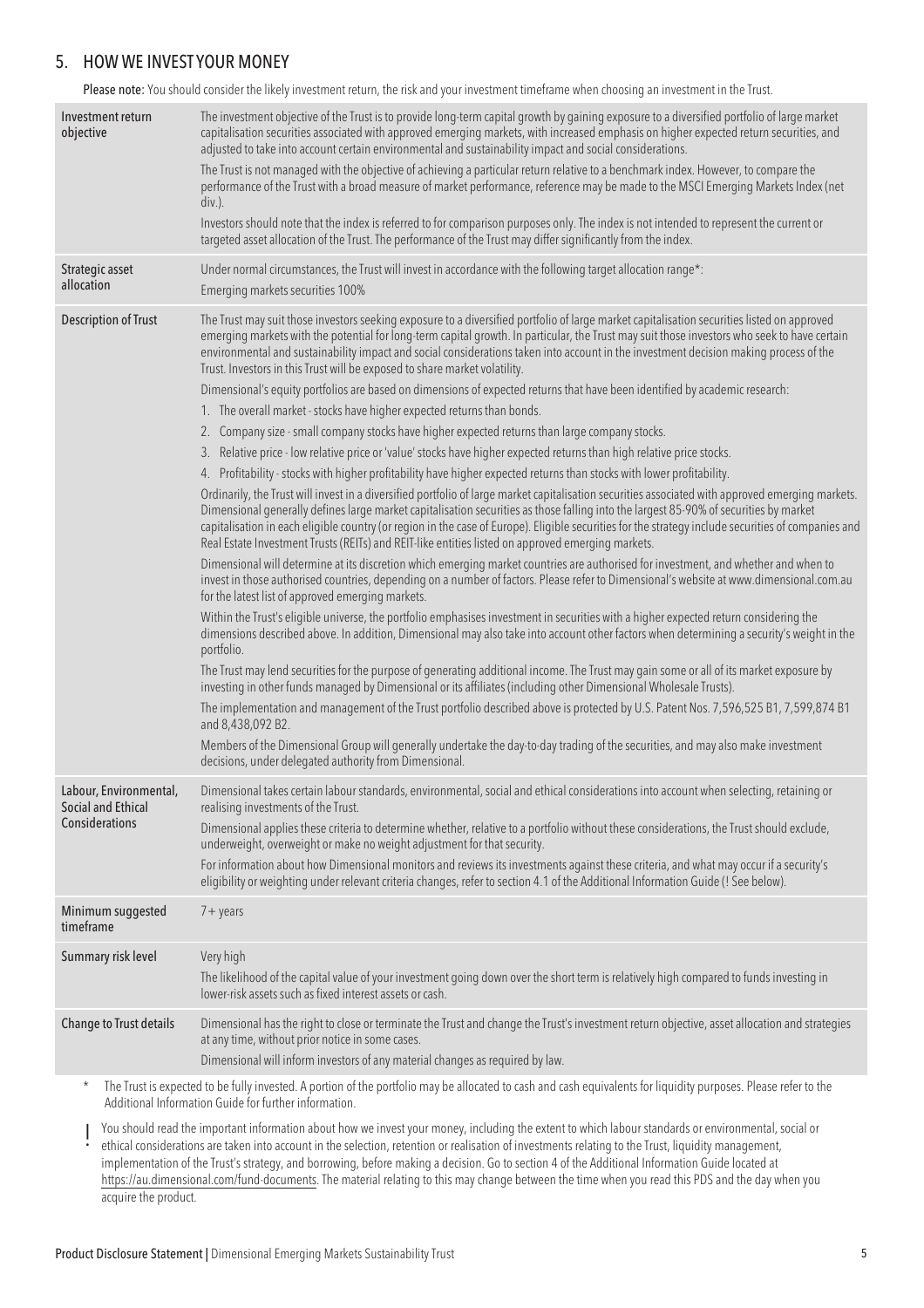## 6. FEES AND COSTS

#### DID YOU KNOW?

Small differences in both investment performance and fees and costs can have a substantial impact on your long-term returns.

For example, total annual fees and costs of 2% of your account balance rather than 1% could reduce your final return by up to 20% over a 30-year period (for example, reduce it from \$100,000 to \$80,000).

You should consider whether features such as superior investment performance or the provision of better member services justify higher fees and costs. You may be able to negotiate to pay lower contribution fees and management costs where applicable. Ask the fund or your financial adviser.

#### TO FIND OUT MORE

If you would like to find out more, or see the impact of the fees based on your own circumstances, the Australian Securities and Investments Commission ('ASIC') website (www.moneysmart.gov.au) has a managed funds fee calculator to help you check out different fee options.

You can use the ASIC calculator to calculate the effect of fees and costs on your account balances.

#### Fees and costs of the Trust

This section provides summary information about the main fees and costs that you may be charged. These fees and costs may be paid directly from your account or deducted from investment returns.

You should read all the information about fees and costs because it is important to understand their impact on your investment. The information in the following table can be used to compare the costs between simple managed investment schemes.

| Type of Fee or Cost                                                                 | Amount                                                                                                                                                                                 |  |
|-------------------------------------------------------------------------------------|----------------------------------------------------------------------------------------------------------------------------------------------------------------------------------------|--|
| Fees when your money<br>moves in or out of the fund <sup>1</sup>                    |                                                                                                                                                                                        |  |
| Establishment fee                                                                   | Nil                                                                                                                                                                                    |  |
| Contribution fee <sup>2</sup>                                                       | \$0 to \$27.50                                                                                                                                                                         |  |
| Withdrawal fee <sup>2</sup>                                                         | \$0 to \$27.50                                                                                                                                                                         |  |
| Exit fee                                                                            | Nil                                                                                                                                                                                    |  |
| Management costs <sup>3</sup><br>The fees and costs for<br>managing your investment | 0.60% p.a. of the net asset value of the<br>Trust ('NAV')<br>comprising:<br>Management Fee of 0.60% <sup>4</sup> p.a. of NAV<br>Expense recoveries of Nil and<br>Indirect costs of Nil |  |

- 1. You may incur a Transaction Costs Allowance (also known as a buy-sell spread) when your money moves in or out of the Trust. Refer to 'Transactional and operational costs' in "Additional explanation of fees and costs" below.
- 2. When you apply for units in the Trust (including both initial and additional investments), a contribution fee of \$27.50 (or \$20.00 if transacting via the Investment Portal) will be charged to you and deducted from your application money. Whenever you withdraw some or all of your units in the Trust, a withdrawal fee of \$27.50 (or \$20.00 if transacting via the Investment Portal) will be charged to you and deducted from your withdrawal proceeds. The amount of this fee can be negotiated if you are a wholesale client under the Corporations Act. For further information regarding when a contribution fee or withdrawal fee will be incurred, see the section below headed "Contribution fee and withdrawal fee".
- 3. Management costs comprise management fees, expense recoveries and indirect costs.

Details of any future changes to management costs will be provided on Dimensional's website at<www.dimensional.com.au> when they are not materially adverse to investors. The expense recoveries and indirect costs components are Dimensional's reasonable estimates of those amounts

that will apply for the current financial year, adjusted to reflect a 12 month period. As a result, the actual costs incurred may differ. Please refer to "Additional explanation of fees and costs" below for more information.

4. The amount of this fee can be negotiated if you are a wholesale client under the Corporations Act.

#### Additional explanation of fees and costs

#### Example of annual fees and costs

This table gives an example of how the fees and costs for the Trust can affect your investment over a one-year period. You should use this table to compare this product with other managed investment products.

| <b>EXAMPLE - Dimensional</b><br><b>Emerging Markets Sustainability</b><br><b>Trust</b> |               | Balance of \$50,000 with a<br>contribution of \$5,000 during<br>the year                                                                                                                                                                                  |
|----------------------------------------------------------------------------------------|---------------|-----------------------------------------------------------------------------------------------------------------------------------------------------------------------------------------------------------------------------------------------------------|
| Contribution fee <sup>1</sup>                                                          | \$27.50       | For every additional \$5,000 you<br>put in, you will be charged \$27.50.                                                                                                                                                                                  |
| <b>PLUS</b><br>Management costs <sup>2</sup>                                           | 0.60%<br>p.a. | And, for every \$50,000 you have in<br>the Trust you will be charged<br>\$300.00 each year.                                                                                                                                                               |
| <b>EQUALS</b><br>Cost of Trust                                                         |               | If you had an investment of<br>\$50,000 at the beginning of the<br>year and you put in an additional<br>\$5,000 <sup>3</sup> during that year, you<br>would be charged fees of<br>$$327.504$ .<br>What it costs will depend on the<br>fees you negotiate. |

- 1. The contribution fee ranges between nil and \$27.50 depending on the circumstances of your investment. You will be charged a contribution fee each time you make a contribution to the Trust. The contribution fee will be the same no matter how large the contribution. Please refer to "Contribution fee and withdrawal fee" below for more information.
- 2. Management costs are comprised of the management fee of 0.60% p.a. of NAV, expense recoveries of Nil and indirect costs of Nil. The expense recoveries and indirect costs components are Dimensional's reasonable estimates of those amounts that will apply for the current financial year, adjusted to reflect a 12 month period.
- 3. Assumes that the \$5,000 additional investment occurs on the last business day of the year.
- 4. This cost does not include the management costs charged on the additional \$5,000 investment. Please note this is an example only. In practice your actual investment balance will vary daily and the actual management costs charged, which are based on the value of the Trust, will therefore also vary daily. You may also incur a Transaction Costs Allowance (as defined in the Additional Information Guide) when you invest in or withdraw from the Trust. Please refer to "Transactional and operational costs" below and section 5 of the Additional Information Guide for more information (! See below).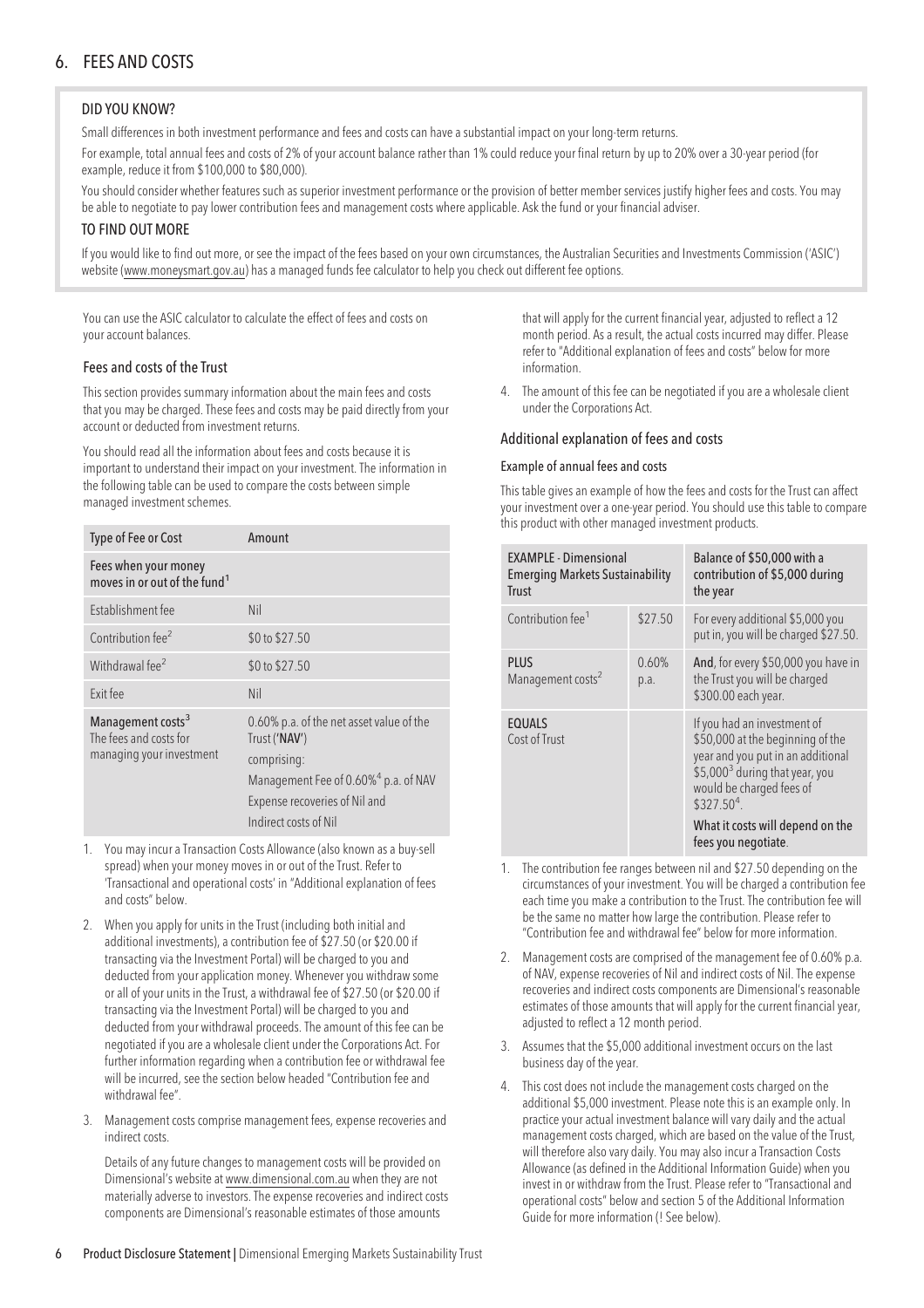#### Management costs

Management costs include Dimensional's management fee, expense recoveries and indirect costs, but exclude transactional and operational costs and government charges. Dimensional chargesa management fee for managing and administering the Trust which is payable out of the assets of the Trust and reflected in the unit price.

Dimensional has elected to payany ordinary out-of-pocket expenses incurred in managing the Trust. Dimensional will only be reimbursed out of the assets of the Trust if such expenses are abnormal expenses.

Indirect costs are reflected in the unit price and are not charged as an additional cost to you.

The management costs disclosed in the table above include goods and services tax (GST) after taking into account any expected reduced input tax credits.

For information on tax refer to "How Managed Investment Schemes are Taxed" in section 7 of this PDS.

For more information on the management fee, expense recoveries and indirect costs refer to the Additional Information Guide (! See below).

#### Contribution fee and withdrawal fee

The contribution fee and withdrawal fee are paid to Dimensional including to reimburse it for costs incurred by Dimensional in processing the application or withdrawal (as applicable), and include goods and services tax (GST).

However, if you were an investor in the Trust or another Dimensional Trust on or before 18 December 2017, or if you invest viaan Investor Service, you are not required to pay the contribution fee or withdrawal fee.

#### Fees may be changed

Dimensional has the right to increase the management fee for the Trust up to the limit set out in the Constitution of 1.00% (not including GST) perannum without obtaining the consent of unit holders, but will give unit holders 30 days' advance written notice of any increase in the management fees of the Trust.

Dimensional has the right to increase the contribution fee and withdrawal fee for the Trust up to the limit set out in the Constitution of the greater of \$100 or 1% of the contribution or withdrawal amount (not including GST) without obtaining the consent of unit holders, but will give unit holders 30 days' advance written notice of any increase in the contribution fee and/or withdrawal fee of the Trust.

#### Transactional and operational costs

The Trust is required to pay transactional and operational costs when dealing with the assets of the Trust. Transactional and operational costs may include brokerage when it buys or sells investments. When the Trust incurs transactional and operational costs because you apply for, or withdraw units in the Trust, Dimensional may pass the transactional and operational costs on to you, by adding or subtracting the estimate of these costs (the Transaction Costs Allowance) to applications or withdrawals (including switches) you make, so that existing investors do not bear the transaction costs of persons entering and exiting the Trust. Where applicable, the Transaction Costs Allowance is paid to the Trust, and is not a fee paid to Dimensional. Dimensional may vary the Transaction Costs Allowance atany time, including by increasing the Transaction Costs Allowance without prior notice, including when it is necessary to protect the interests of existing unit holders and if permitted by law. Updated information on Transaction Cost Allowances can be obtained from <www.dimensional.com.au> or your Investor Service.

The current Transaction Costs Allowance is:

• +0.25% on entry and -0.25% on exit as at the date of this PDS.

Total transactional and operational costs incurred by the Trust may exceed or be less than the Transaction Costs Allowance incurred directly by investors as the Transaction Costs Allowance is based on estimates. For more information on transactional and operational costs refer to the Additional Information Guide.

! You should read the important information about fees and costs generally before making a decision. Go to section 5 of the Additional Information Guide located at [https://au.dimensional.com/fund](https://au.dimensional.com/fund-documents)[documents.](https://au.dimensional.com/fund-documents) The material about fees and costs generally may change between the time when you read this PDS and the day when you acquire the product.

Please note: If you consult a financial adviser, additional fees may be paid by you to your financial adviser. You should refer to the statement of advice that will be provided by your financial adviser, which sets out the details of these fees (if any).

### 7. HOW MANAGED INVESTMENT SCHEMES ARE TAXED

Please note: Investing in a registered managed investment scheme is likely to have tax consequences. You are strongly advised to seek your own professional tax advice.

Registered managed investment schemes do not pay tax on behalf of investors, and as an investor you will be assessed for tax, depending on your circumstances, on your share of any income and capital gains generated by the Trust.

- 
- ! You should read the important information about taxation matters relating to the Trust and managed investment schemes generally before making a decision. Go to section 6 of the Additional Information Guide located at [https://au.dimensional.com/fund](https://au.dimensional.com/fund-documents)[documents.](https://au.dimensional.com/fund-documents) The material relating to taxation matters may change between the time when you read this PDS and the day when you acquire the product.

## 8. HOW TO APPLY

#### How to invest in the Trust

Subject to the requirements set out in section 2 of this PDS, to invest directly in the Trust:

- 1. Read this PDS and the Additional Information Guide;
- 2. Complete and sign the application form for this Trust; and
- 3. Send the application form to the Unit Registry together with your application money and Identification Information as applicable,
- or, if you wish to invest in the Trust using the Investment Portal:
- 1. Read this PDS and the Additional Information Guide;
- 2. Visit the Investment Portal website (via the link provided by your Participating Adviser, who has registered for an investor account on your behalf);
- 3. Review and submit the electronic application form for this Trust on the Investment Portal (as pre-completed by your Participating Adviser which should also include the required Identification Information); and
- 4. Send your application money to the Unit Registry.

Facsimile instructions will not be accepted for initial applications. If you are an existing investor and wish to increase your investment, please refer to section 1 of the Additional Information Guide for information on how to make an additional investment.

If you are investing through an Investor Service, you must complete the documents the operator of the service requires.

#### Cooling off period

If you are a 'retail client' as defined in the Corporations Act, you have a 14 day cooling off period, in relation to initial and additional investments, in which to decide whether to proceed with the investment. Retail clients are, generally, clients who have invested less than \$500,000 and are not 'professional investors' as defined in the Corporations Act or other types of wholesale clients.